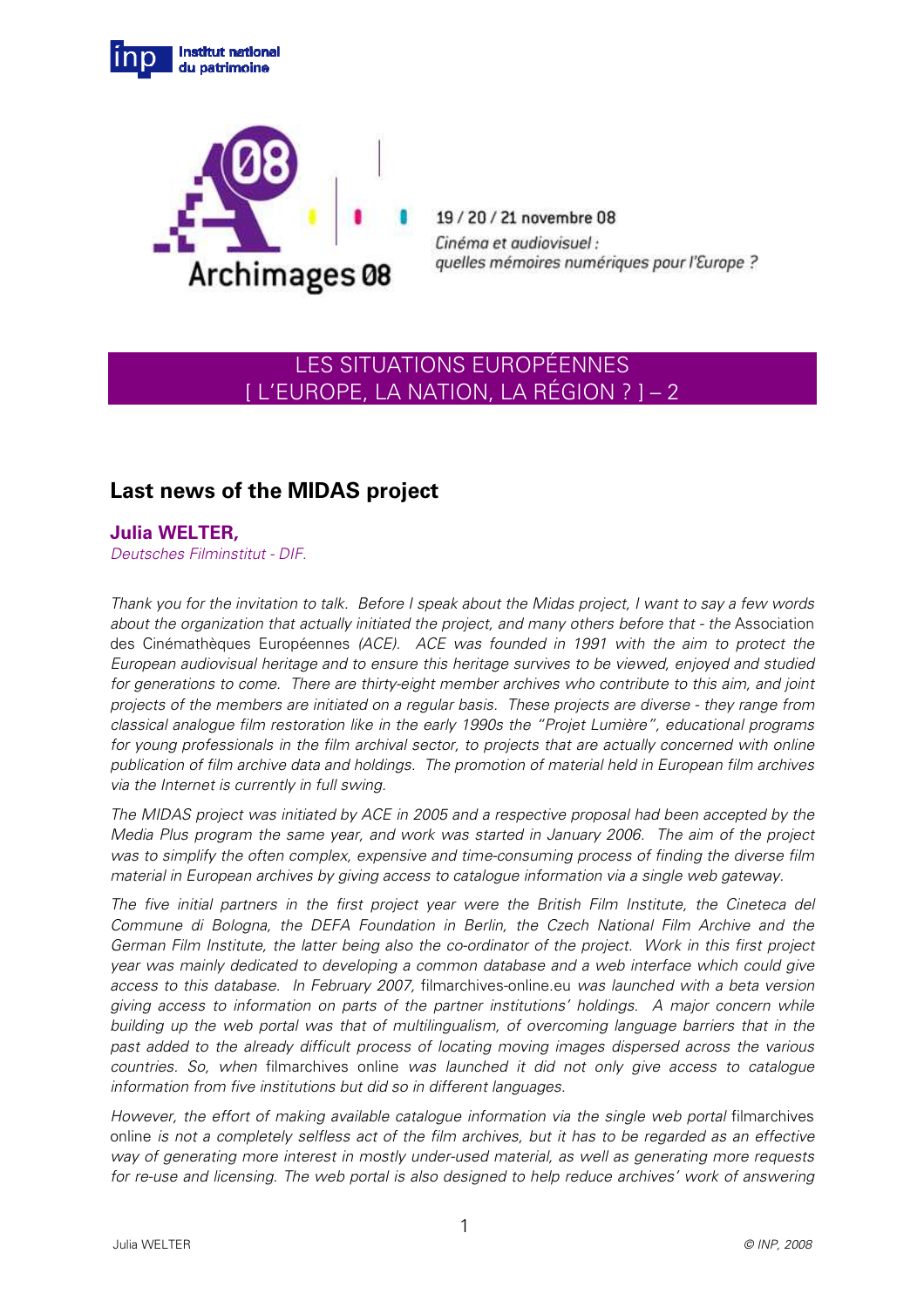

vague user requests. Since filmarchives online is currently available in eight languages, it will help promote national collections throughout the world.

In the second year of the MIDAS project we had eleven new partners from all over Europe, and two more partners in the third year of the project, when the German Federal Archives and the Lithuanian Central State Archive joined. Altogether now the Midas consortium consists of eighteen partners from twelve European countries and fourteen of these are ACE members. The partners are:

- British Film Institute (London)
- Bundesarchiv Filmarchiv (Berlin)
- Cinémathèque Royale de Belgique (Brussels)
- Cineteca del Comune di Bologna
- Cineteca del Friuli (Gemona)
- DEFA Stiftung (Berlin)
- Deutsche Kinemathek Museum für Film und Fernsehen (Berlin)
- Deutsches Filminstitut DIF e.V. (Frankfurt/Main)
- Fondazione Cineteca Italiana (Milano)
- IWF Knowledge and Media (Göttingen)
- LICHTSPIEL / Kinemathek Bern
- Lietuvos Centrinis Valstybès Archyvas (Vilnius)
- Magyar Nemzeti Filmarchívum (Budapest)
- Národní filmový archiv (Prague)
- Nasjonalbiblioteket (Oslo)
- Nederlands Filmmuseum (Amsterdam)
- Slovenska kinoteka (Ljubljana)
- Tainiothiki tis Ellados (Athens)

#### Functionalities of filmarchives online

Filmarchives online is available in eight languages: English, French, German, Italian, Czech, Lithuanian, Norwegian and Greek, the native languages of the content providers. We are expecting the website to be available in two further languages by the official end of the funding for this project in January 2009.

The focus on filmarchives online is on non-fictional material, this means documentaries and educational films, newsreels, travelogues, amateur film, commercial advertising, scientific, industrial, experimental, and sports films. There is some information available on feature films as well, but only a very small amount. The focus is definitely on non-fictional material. The decision to have information on non-fictional material available on the internet was obvious insofar as the amount of non-fiction films held in the European film archives outnumbers the amount of fiction films by far, and also non-fictional material is usually even more difficult to locate than feature films. Moreover, nonfiction material is far more under-used than feature films. The archives are interested in generating revenue and this can more easily be achieved by promoting the material the archives hold the rights to. Last but not least, we wanted to have a clear profile of the website available.

The web portal currently gives access to content from fourteen of the eighteen Midas partners and test uploads have already been carried out for the remaining partners' data, and so we are expecting all archives to be integrated by the end of this year. By then filmarchives online will give access to around 25,000 titles altogether with almost 40,000 copies.

We currently have around 30,000 content descriptions online and 13,000 of them in the English language. In most cases, content descriptions are provided in the native language with an English translation in order to allow the film works to be found internationally. Each film copy is linked to a sub page which provides contact information about where to retrieve the respective print.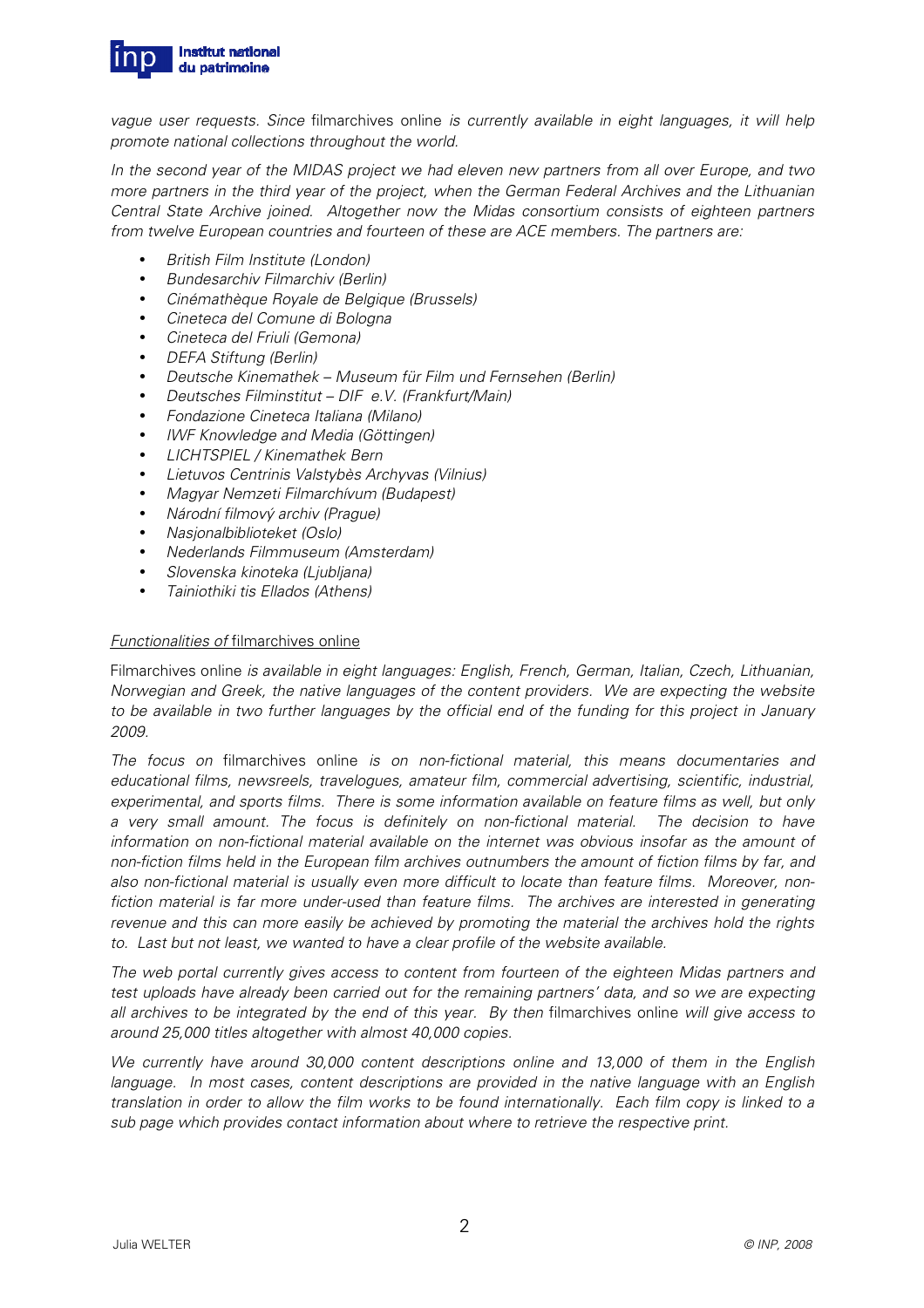

|                                          | Details                                                                                                                     |                                                                                                                                                                                                                                        |                                 |                                    | « Retour aux résultats 国骨 |
|------------------------------------------|-----------------------------------------------------------------------------------------------------------------------------|----------------------------------------------------------------------------------------------------------------------------------------------------------------------------------------------------------------------------------------|---------------------------------|------------------------------------|---------------------------|
| <b>N</b> Search<br>Licensable films only | Rapsodia [Original Title]                                                                                                   |                                                                                                                                                                                                                                        |                                 | <b>EXTIPEDE</b>                    |                           |
|                                          | Rapsodia Campari [Alternative Title]                                                                                        |                                                                                                                                                                                                                                        |                                 |                                    |                           |
|                                          | Pays:<br>Année de production:<br>Genre:<br>Lieu de tournage:<br>Générique:<br>Director:<br>Production company:<br>Mot-clés: | Italy<br>ca. 1960<br><b>Advertisement</b><br>n/a<br>Nino Pagot<br><b>Toni Pagot</b><br>Pagotfilm<br>Milan, Advertisement, Campari, Cartoon, Pagot,<br>Animazione, Milano, Pubblicita'                                                  |                                 | video<br>$\blacktriangleright$ (0) | $0:00 / 0:00$ eg.         |
|                                          | Résumé:<br>ena                                                                                                              | ita<br>Movie theatre animated advertisement for the Campari industry. The movie, in brilliant Technicolor, shows the frantic<br>urban life with special emphasis on the Milan symbols such as the dome (Duomo) and Alla Scala theatre. |                                 |                                    |                           |
|                                          | FCI<br>Version 1<br>ita<br>Langue:<br>Colour<br>Couleur:<br>Format:<br>35 mm<br>Longueur<br>60 m<br>originale:              | Son:<br>Aspect:<br>Durée:                                                                                                                                                                                                              | Sound film<br>1:1.37<br>$2$ min |                                    |                           |
|                                          | » Complete Film                                                                                                             |                                                                                                                                                                                                                                        |                                 |                                    |                           |
|                                          | Longueur                                                                                                                    | 60 <sub>m</sub>                                                                                                                                                                                                                        |                                 |                                    |                           |
|                                          | Type de copie                                                                                                               | Positive                                                                                                                                                                                                                               |                                 |                                    |                           |
|                                          | Matériau                                                                                                                    | n/a                                                                                                                                                                                                                                    |                                 |                                    | <b>Request Copy</b>       |

**Screenshot: Detail result screen** 

Filmarchives online aims at user groups from the area of scientific research to the professional media and film production domain.

The website offers the possibility to search for entries via a simple search field which is always visible on the left-hand side, or otherwise via an advanced search which offers several options to narrow down the search. In both searches you have got the possibility to search for licensable films only, and the results list will then exclude all films whose rights cannot be directly clarified by the film copy's holding institution. The advanced search allows to search for film works via title, content description, persons, keywords, places and production companies, and users can also refine their search by physical characteristics of the copies such as sound, format, colour, carrier material and so on. Users can also narrow down their search by selecting institutions. The search results then provide information not only on filmographic data and physical characteristics of film copies but also on the location of materials and if available, copyright information. If you have found a film work you are interested in the search results list, you just click on it and you will then be directed to the detail results screen of the respected entry. It gives you some basic information on the country of origin, production company director and the content description is given in English and in the source language. At the bottom of the page you can see who has contributed the film work. Clicking on the request copy button on the right-hand side directs you to a sub page which gives you the contact information for the archive.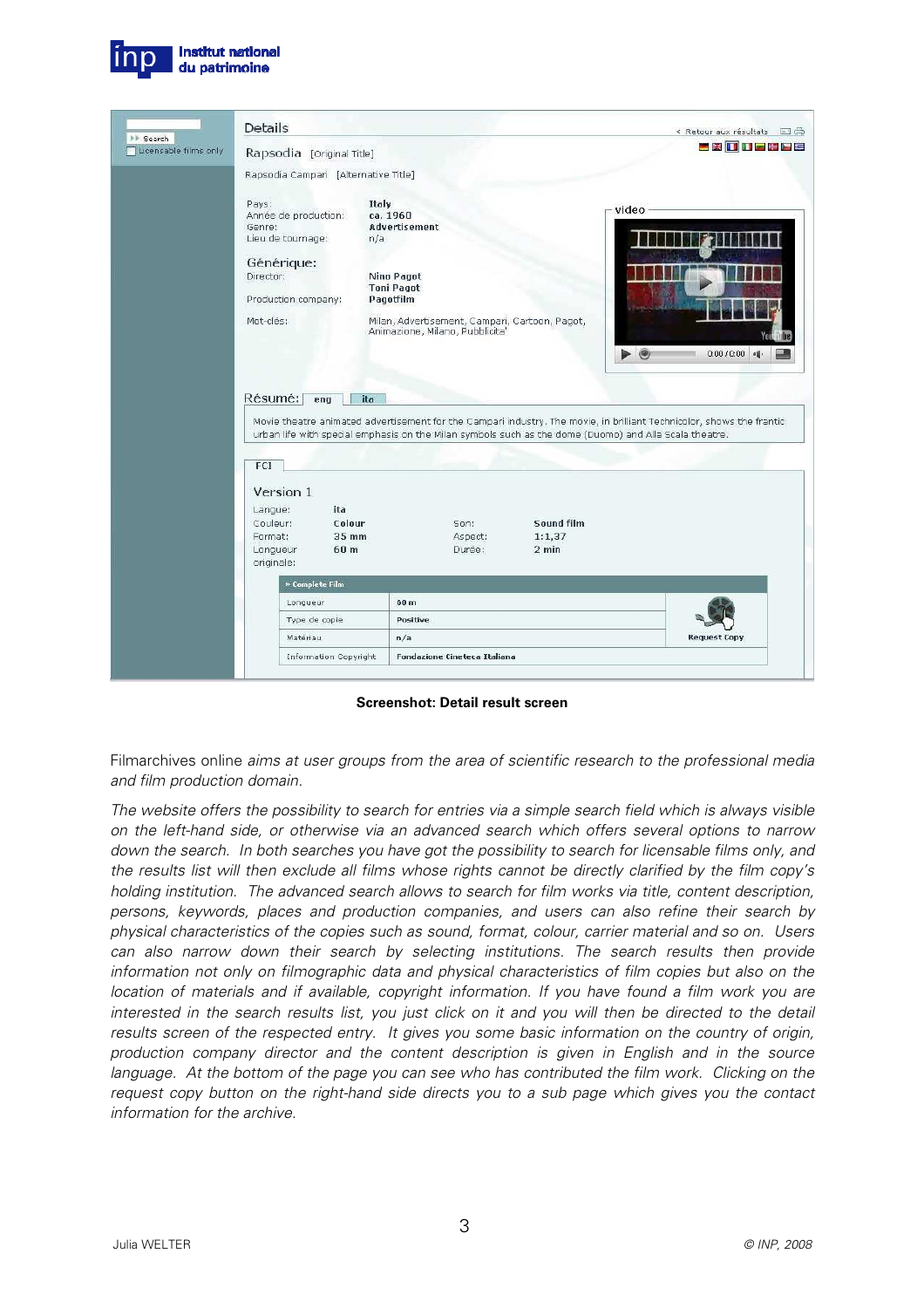| filmarchives online                       |                                                                                                                                                                                                                    |                                                                                                                |                                  | <b>Finding Moving Images in European Collections</b>                                                                                                              |  |
|-------------------------------------------|--------------------------------------------------------------------------------------------------------------------------------------------------------------------------------------------------------------------|----------------------------------------------------------------------------------------------------------------|----------------------------------|-------------------------------------------------------------------------------------------------------------------------------------------------------------------|--|
| Search<br>Home:<br>You are here: Home     | About<br>Partners<br>News:                                                                                                                                                                                         | <b>Links</b><br>Help                                                                                           | <b>Contribute</b><br>Contact     |                                                                                                                                                                   |  |
| <b>⊩⊩</b> Search<br>Licensable films only | Search Moving Images<br>all holdings A<br>All<br><b>BFI</b><br>All<br>CCB<br>Title<br>CRB<br>Person<br>DEFA<br>FCI<br>Production<br>DIF<br>Content<br><b>IWF</b><br>Keyword<br>LCVA<br>Place<br>LS<br>$\checkmark$ | $\checkmark$<br>inly<br><b>[Person</b> depicted<br>and<br>en<br>tions                                          |                                  | 日号<br><b>E RIDERE</b><br>AND <sup>V</sup><br>AND <sup>V</sup>                                                                                                     |  |
|                                           | Sound:<br>Film format:<br>Film base:<br>Search                                                                                                                                                                     | All.<br>$\check{ }$<br>All<br>$\checkmark$<br>All<br>$\checkmark$<br>legal   Log in   Accessibility   Site Map | Colour:<br>Aspect:<br>Copy type: | All<br>$\checkmark$<br>All<br>$\overline{\mathbf{v}}$<br>All<br>V<br>All<br>Positive<br>Negative<br>Original negative<br>Duplicate negative<br>Duplicate positive |  |
|                                           |                                                                                                                                                                                                                    |                                                                                                                |                                  | Image negative<br>Sound negative                                                                                                                                  |  |

**Institut national** du patrimoine

**Screenshot: Advanced Search** 

For a few weeks now we have had the option to stream videos by embedding links to streaming videos that have been uploaded on the filmarchives online-YouTube channel we created. However, there are only very few entries which have streaming videos available at the moment because filmarchives online originally was not designed as a platform to provide digitized material. Nonetheless this feature was implemented as it will raise the attractiveness of the site. A feature has been integrated that allows the upload of screen shots. This is also used as a means to make the site more appealing and at the same time offer the contributing archives the possibility to promote their materials. The pictures can be enlarged by clicking on them. Underneath the picture is a space for a short description and copyright entries. Both, streaming videos as well as screen shots will give the user a better idea of what to expect from a film.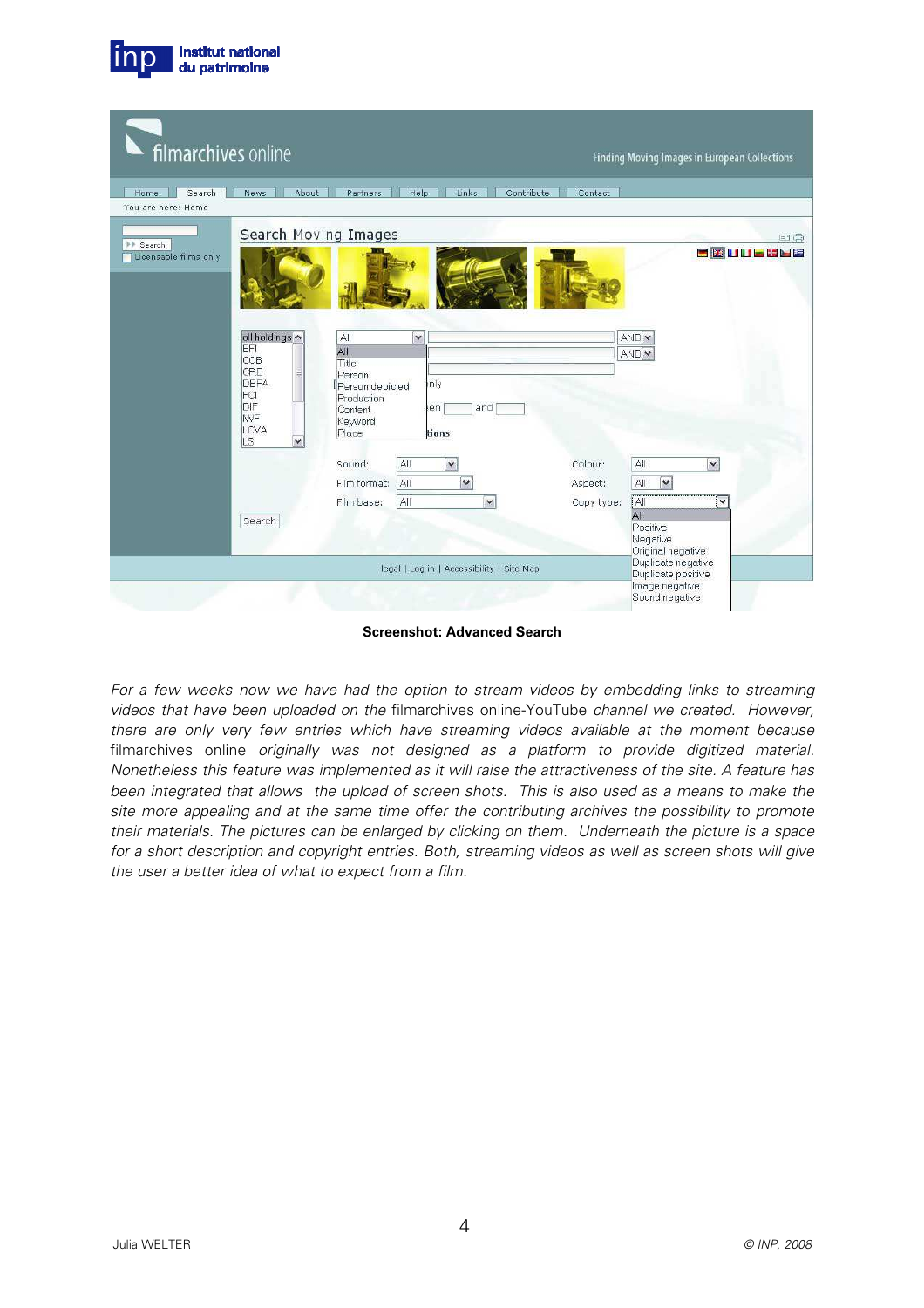

|                                          | Details                                                                                                                                                                                                                                                                                                                                                                                 |                          | « Retour aux résultats □ → |  |
|------------------------------------------|-----------------------------------------------------------------------------------------------------------------------------------------------------------------------------------------------------------------------------------------------------------------------------------------------------------------------------------------------------------------------------------------|--------------------------|----------------------------|--|
| <b>N</b> Search<br>Licensable films only | Michelangelo. Das Leben eines Titanen [Original Title]                                                                                                                                                                                                                                                                                                                                  |                          | 三英百日日照日集                   |  |
|                                          | Michelangelo - Life of a Titan [Title Translation]                                                                                                                                                                                                                                                                                                                                      |                          |                            |  |
|                                          | Pays:<br>Germany<br>Année de production:<br>1938-1940<br>Genre:<br><b>Documentary Film</b><br>Lieu de tournage:<br>n/a<br>Générique:<br>Production company:<br>Pandora Film AG (Zürich + Berlin)<br>Screenplay:<br><b>Curt Oertel</b><br>Director:<br>Curt Oertel<br>Director of photography:<br>Curt Oertel<br><b>Alois Melichar</b><br>Music:<br><b>Mathias Wieman</b><br>Voice:      |                          |                            |  |
|                                          | Résumé:<br>deu<br>eng<br>Documentary on the life of Michelangelo, illustrated with Italian landscapes, old engravings and Michelangelo's own<br>works. The film begins with a sonnet by Vittoria Colonna, who dedicated this poem to her contemporary and friend<br>Michelangelo. With his film, Curt Oertel has adapted this dedication to the screen. "Michelangelo" gained worldwide |                          |                            |  |
|                                          | recognition, in particular because the realization of its topic was conceived as a new form of presenting history in film.<br>DIF                                                                                                                                                                                                                                                       |                          |                            |  |
|                                          | Version 1<br>n/a<br>Langue:<br><b>Black and White</b><br>Couleur:<br>Son:<br>Format:<br>$35 \text{ mm}$<br>Aspect:<br>Longueur<br>599 m<br>Durée:<br>originale:                                                                                                                                                                                                                         | Sound film<br>n/a<br>n/a |                            |  |
|                                          | » Complete Film                                                                                                                                                                                                                                                                                                                                                                         |                          |                            |  |
|                                          | 599 m<br>Longueur                                                                                                                                                                                                                                                                                                                                                                       |                          |                            |  |
|                                          | Type de copie<br><b>Positive</b>                                                                                                                                                                                                                                                                                                                                                        |                          |                            |  |

**Detail result screen with screenshots** 



**Enlarged screenshot after clicking on it**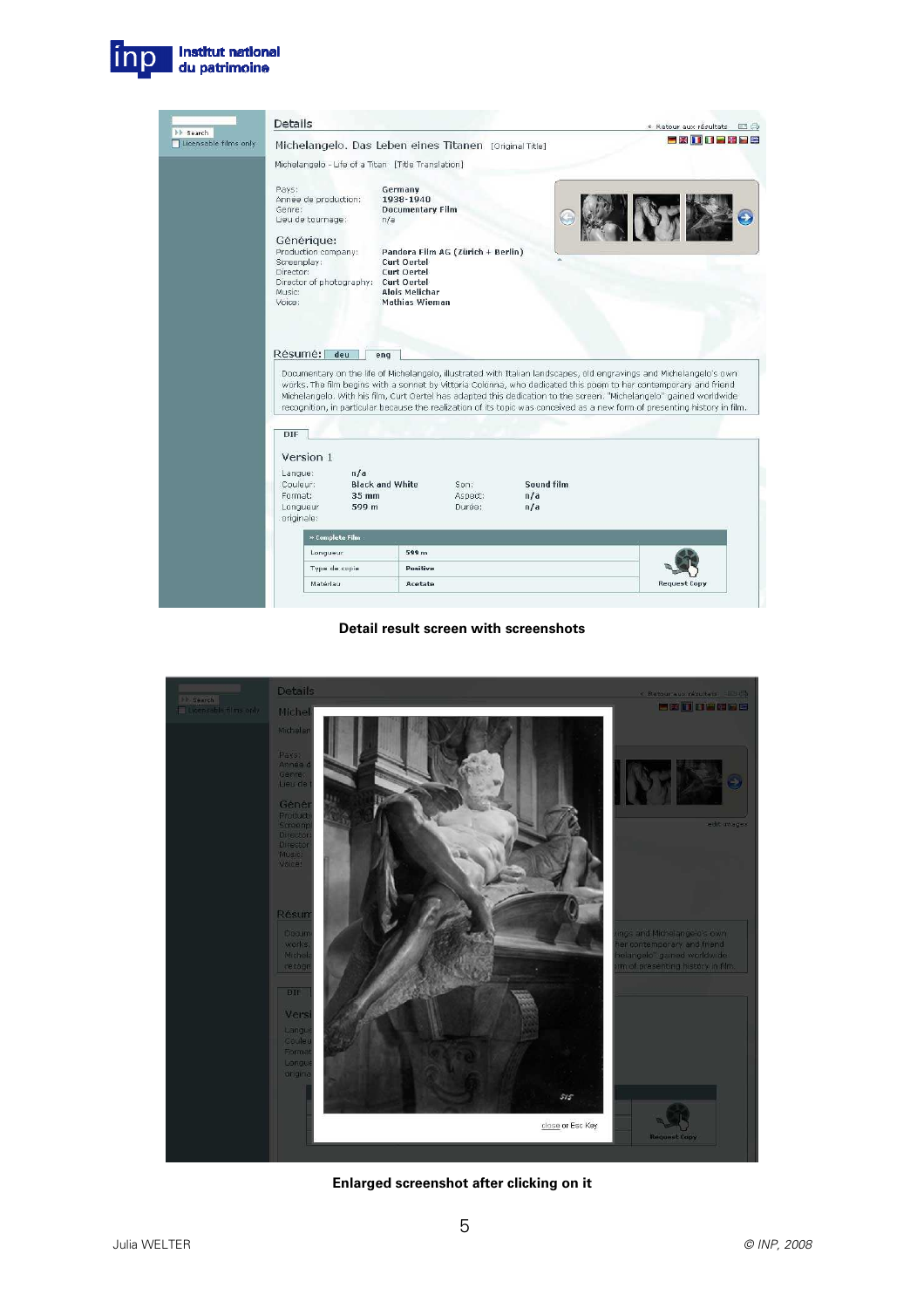

The main effort of MIDAS was to bring together data from very heterogeneous databases into one single database. Traditionally databases in the film archival sector lack standards and often are locally self-constructed systems using very individual expressions.

To keep the threshold for the archives contributing to MIDAS as low as possible, it had been decided that film archives would only have to deliver their data in valid XML. They were also asked to provide a minimum set of standard elements like title, year of production, director or production company in order to make sure that there was at least a certain level of conformity between the contributing archives. Valid XML as well as the minimum set of standard elements were the only preconditions that archives had to fulfil and once the project management at Deutsches Filminstitut had been provided with the partners' local XML files, mapping rules to the Midas database could be defined. On the basis of these mappings, the external system developers implemented import filters which would allow an automatic integration of the archives' XML data over the Internet.

In the second project year, establishing import filters became one of the main tasks in the project and the mapping of the local databases to the MIDAS database often showed to be rather complex.

Within the framework of the project, a native "MIDAS XML" format has been established, which enables all partners to retrieve their contributed data back from the MIDAS database. The "MIDAS XML" is also available in common formats such as Dublin core and MARC. The goal is to provide a certain degree of interoperability which can potentially allow both the MIDAS system and the participating archives to disseminate catalogue data through platforms and gateways for other domains. "MIDAS XML" has only recently been used when several project partners and some further ACE members added filmographic data and streaming videos to filmarchives online from where it was exported and integrated into the Europeana prototype. You can find the "MIDAS XML" sample data and documentation on www.filmstandards.org.

One of the limitations in the MIDAS project is that we have to operate without controlled vocabularies and also without a thesaurus, so we are facing the problem of double entries and spelling variations in names. However, this was not possible to solve within the MIDAS project but it will have to be tackled in the follow-up project EFG – The European Film Gateway, which my colleague will give a speech about tomorrow.

Even though the project is nearing its end, the portal is still open for further archives to contribute their data to it. The preconditions for contributions are that the films provided are available for loan or local viewing and the portal's emphasis is on licensable content. This means archives should either hold the rights or are in the position to clear exploitation rights quickly. The material they plan to contribute should be suitable for re-use by the media industry. Contact persons should be available for user requests and content descriptions will have to be provided in English in order to guarantee the portal is international.

The archives that have already integrated their data can use the filters established for them to upload further data whenever they want to. Filmarchives online will grow even after EU funding has ceased.

### **Boris TODOROVITCH**

Une petite précision. Vous avez remarqué que le CNC n'est pas dans les 18 contributeurs. Il faut que je m'en explique, puisqu'à l'époque nous avions été sollicités. Le projet a été lancé en 2005, majoritairement sous la responsabilité de Jean-Louis Cotte qui est avec nous ici. En 2005, nous développions notre base Lise, maintenant accessible sur Internet, mais qui a demandé plusieurs années de développement. Pour ceux qui la connaissent, c'est une base extrêmement complète, très lourde à développer. Je n'ai pas souhaité m'associer au projet, sans compter qu'il fallait fournir les data en anglais, etc. Grâce aux énormes efforts de Jean-Louis et de son équipe, Lise est maintenant totalement opérationnelle. Nous venons donc d'être rejoints par Laurent BISMUTH, ici présent, qui vient de l'Ina – donc excellente formation. Il a à cœur de se pencher sur tous ces projets européens, et éventuellement de les rejoindre à court ou moyen terme. Je voulais juste faire un point pour ceux qui auraient pu s'étonner que le CNC ne fasse pas partie des contributeurs.